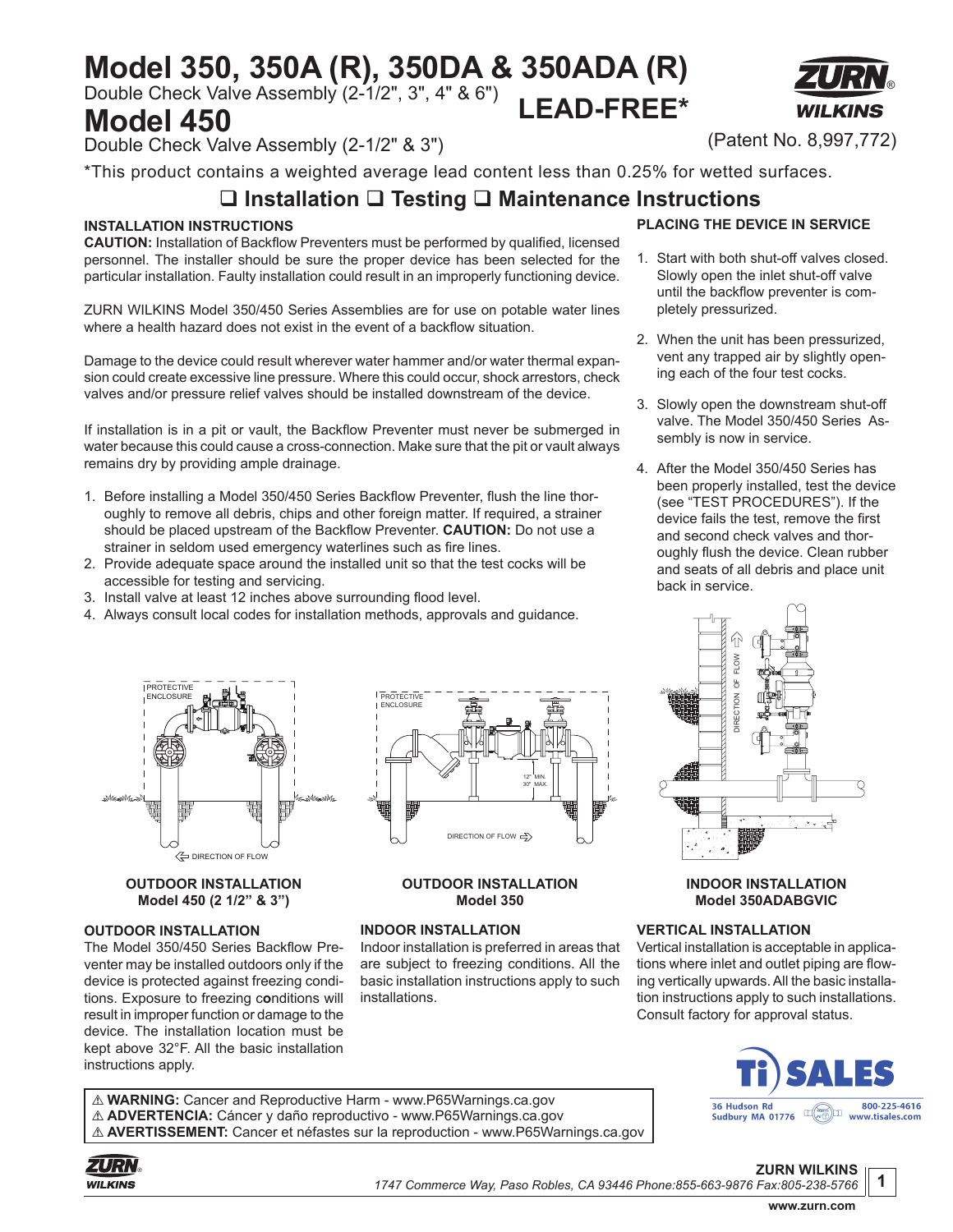## **Testing Procedures**

### **MODEL 350/450 SERIES ASSEMBLY**

#### *Equipment Required: Differential pressure gauge test kit.* **TEST NO. 1 - TIGHTNESS OF #1 CHECK VALVE** REQUIREMENT:

The static pressure drop across check valve #1 shall be at least 1.0 psid. If test cock #3 is not at the highest point of the check valve body, then a vertical tube must be installed on test cock #3 so that it rises to the top of the check valve body. PROCEDURE:

- 1. Slowly open all 4 test cocks to remove any foreign material and attach fittings.
- 2. Attach hose from the high side of the test kit to the #2 test cock.
- 3. Open test cock #2 and bleed all air from the hose and gauge by opening the high side bleed needle valve. Close high side bleed needle valve. If a tube is attached to test cock #3, open test cock #3 to fill the tube. Close test cock #3. Close #2 shut-off valve then close the #1 shut-off valve.
- 4. Hold gauge at same level as test cock #3 or water level in tube. Slowly open test cock #3. Record the static pressure drop across check valve #1 after gauge reading stabilizes and water stops running out of test cock #3.
- 5. Close all test cocks, open shut-off valve #1 and remove test equipment.

Note: If you are using the duplex gauge method to test the valve, you may see both needles drop simultaneously during test due to disc compression. The high side needle should eventually hold 2 psi below low side needle if check in not fouled.



| Capacity thru Schedule 40 Pipe (GPM) |          |            |           |           |  |
|--------------------------------------|----------|------------|-----------|-----------|--|
| Pipe size                            | 5 ft/sec | 7.5 ft/sec | 10 ft/sec | 15 ft/sec |  |
| $2 - 1/2"$                           | 75       | 112        | 149       | 224       |  |
| 3"                                   | 115      | 173        | 230       | 346       |  |
| 4"                                   | 198      | 298        | 397       | 595       |  |
| 6"                                   | 450      | 675        | 900       | 1351      |  |
| 8"                                   | 780      | 1169       | 1559      | 2339      |  |
| 10"                                  | 1129     | 1843       | 2458      | 3687      |  |

#### **TEST NO. 2 - TIGHTNESS OF #2 CHECK VALVE** REQUIREMENT:

The static pressure drop across check valve #2 shall be at least 1.0 psid. If test cock #4 is not at the highest point of the check valve body, then a vertical tube must be installed on test cock #4 so that it rises to the top of the check valve body. PROCEDURE:

#### 1. Attach hose from the high side of the test kit to the #3 test cock.

- 2. Open test cock #3 and bleed all air from the hose and gauge by opening the high side bleed needle valve. Close high side bleed needle valve. If a tube is attached to test cock #4, open test cock #4 to fill the tube. Close test cock #4. Close #1 shut-off valve.
- 3. Hold gauge at same level as test cock #4 or water level in tube. Slowly open test cock #4. Record the static pressure drop across check valve #2 after gauge reading stabilizes and water stops running out of test cock #4.
- 4. Close all test cocks, slowly open shut-off valve #1 & #2 and remove test equipment.

#### **SPECIFICATIONS**

| Maximum working water pressure:    | <b>175 PSI</b>    |                              |
|------------------------------------|-------------------|------------------------------|
| Maximum working water temperature: | $140^\circ F$     |                              |
| Hydrostatic test pressure:         |                   | 350 PSI                      |
| End connections:                   |                   | Flanged ANSI B16.1 Class 125 |
|                                    | Grooved AWWA C606 |                              |



## Repair Kits

2-1/2" - 3" RK212-350 RK212-350DA

SIZE MODEL 350 RUBBER ONLY MODEL 350DA RUBBER ONLY (includes by-pass parts)

4" RK4-350 RK4-350DA 6" RK6-350 RK6-350DA

**<sup>2</sup> ZURN WILKINS** 1747 Commerce Way, Paso Robles, CA 93446 Phone:*855-663-9876* Fax:805-238-5766

®**WILKINS**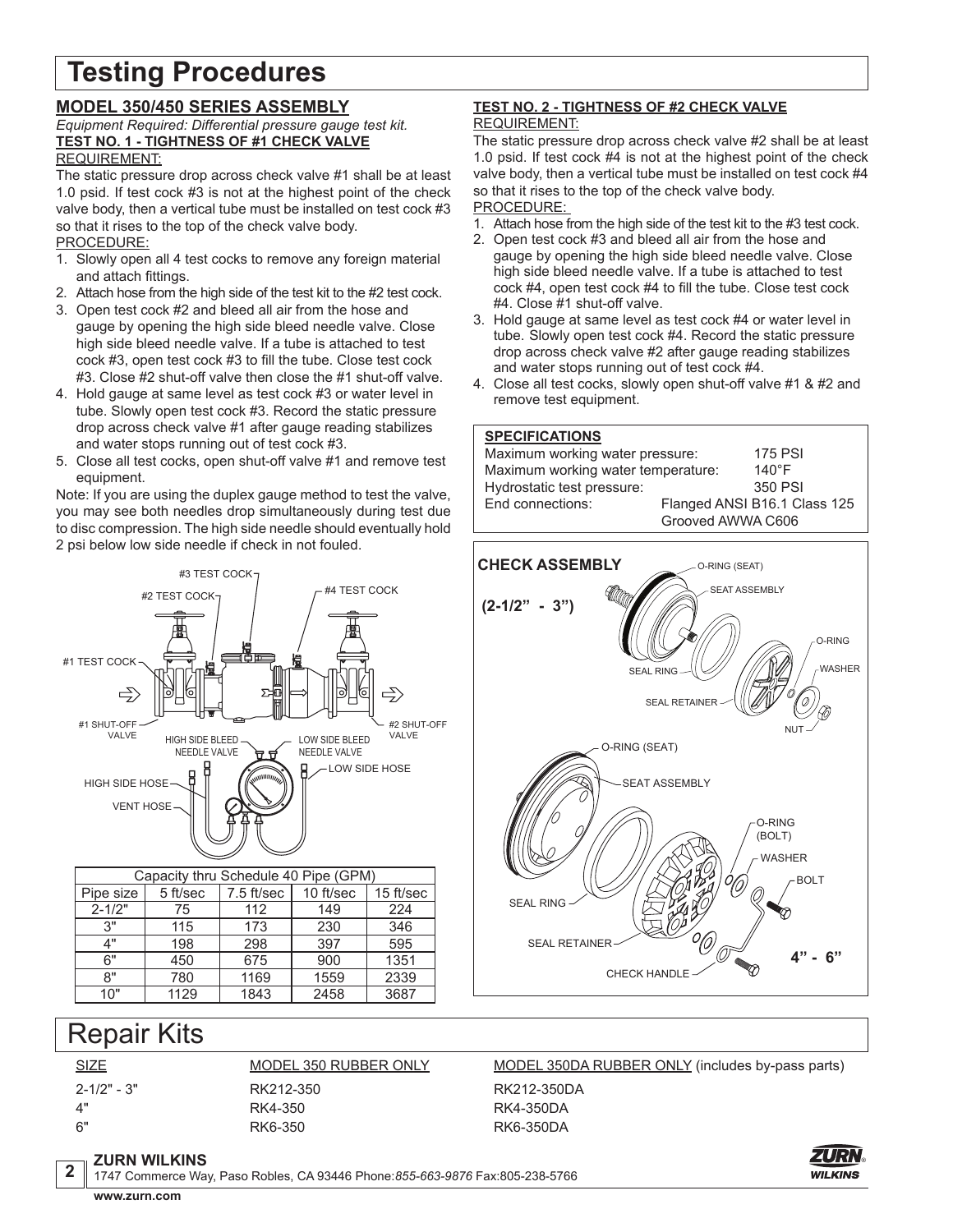## **Maintenance Instructions**

All Model 350/450 Series Backflow Preventers must be inspected and maintained by licensed personnel at least once a year or more frequently as specified by local codes. Replacement of worn or damaged parts must only be made with genuine "ZURN WILKINS" parts.

#### **GENERAL MAINTENANCE**

- 1. Clean all parts thoroughly with water after disassembly.
- 2. Carefully inspect rubber seal rings and o-rings for damage. 3. Test unit after reassembly for proper operation (refer to "TESTING PROCEDURES").

NOTE: If any portion of the seat assembly is damaged or missing or if the seating surface is damaged in any way, do not attempt to field repair it. Contact your local ZURN WILKINS representative for assistance.

#### **SERVICING CHECK VALVES**

- 1. Close the outlet and then the inlet shut-off valves.
- 2. Open No. 2, 3 and 4 test cocks to release internal pressure. Leave them open during check removal and reinstallation.
- 3. Loosen and remove the two nuts, bolts and gasket from the grooved coupling around the access cover.
- 4. If the valve has a wire retainer on the #1 check assembly, pinch together the exposed ends, pull toward the #2 check and remove from valve.
- 5. If the valve has a plastic retainer on the #1 check, grasp one of the exposed ends, push down and then pull toward the #2 check. The retainer should "spiral" out of the groove around the check.
- 6. (2-1/2 3" Models) Remove the #2 retainer and check in the same manner as the #1.
- 7. (4 6" Models) Remove the #2 check by locating one of the two spring-loaded plate retainers around the face of the check. Pinch the sides of the spring together and rotate the

plates out of the body groove one at a time. Remove the 2nd retainer the same way.

- **8. Always service the checks one at a time to avoid mixing parts.** Start by removing the hardware and o-rings from the back of the check assembly (See "Check Assembly" illustration). Separate the seal retainer from the assembly to expose the seal ring.
- 9. Inspect the seal ring for cuts or embedded debris. If the reverse side of the seal is unused, the seal ring can be inverted and used temporarily until a new seal is obtained. (2 1/2" & 3" Models) Tighten check assembly nut between 20-25 ft/lbs of torque. Inspect seat o-ring and replace if cut or damaged in any way.
- 10.Inspect valve cavity and seating areas. Flush with water to remove any debris.
- 11.(Reassembly, 2-1/2 3" Models) Lubricate the #2 check o-ring, install in the body and close the #4 test cock to hold it in place. Install the plastic retainer by inserting one end into the body groove and then sliding your hand around the face of the retainer, pushing it into the groove as you go. The retainer will "snap" into place when fully seated. Install #1 check and retainer in the same way.
- 12.(Reassembly, 4 6" Models) Lubricate the #2 check o-ring, install in the body and close the #4 test cock. Install the #2 check retainers into the body groove one plate at a time, squeezing the spring ends together to clear the stops on the face of the seat. Lubricate and install the #1 check, close the #2 test cock and install:

(A) wire retainer by pinching the ends together, placing the lower edge of the ring into the body groove below the check and rotating the top of the ring into the notch above the check.

(B) plastic retainer as described above in the  $2-1/2-3$ " Models Reassembly section.

13.Lubricate the outside surface of the grooved coupling gasket. Reassemble access cover and grooved coupling, making sure the ends of the coupling touch each other. Close any remaining open test cocks and place valve back in service.







**FIGURE 1 FIGURE 2 FIGURE 3**

**Troubleshooting**

### PROBLEM POSSIBLE CAUSES CORRECTIVE ACTION

- 1. LEAKING CHECK VALVES 1. Debris on seat or seal ring 1. Clean seat area
	-
	- 3. Damaged seat o-ring 2. Replace seat o-ring
	- 4. Damaged bolt o-ring (s) on check retainer 4. Replace o-ring (s)
- 
- 
- 
- 
- 
- 
- 
- 2. Damaged seat area 2. Replace check assembly
	-
	-
- 2. LOW OR NO FLOW 1. Device installed backwards 1. Verify flow direction arrow
	- 2. Gate valves not fully open 2. Turn handles counterclockwise
	- 3. Low supply pressure 3. Attach pressure gauge to test cock #1 and verify pressure

#### **ZURN WILKINS, a ZURN Company**

1747 Commerce Way, Paso Robles, CA 93446 *Phone:855-663-9876* Fax:805-238-5766

**3**